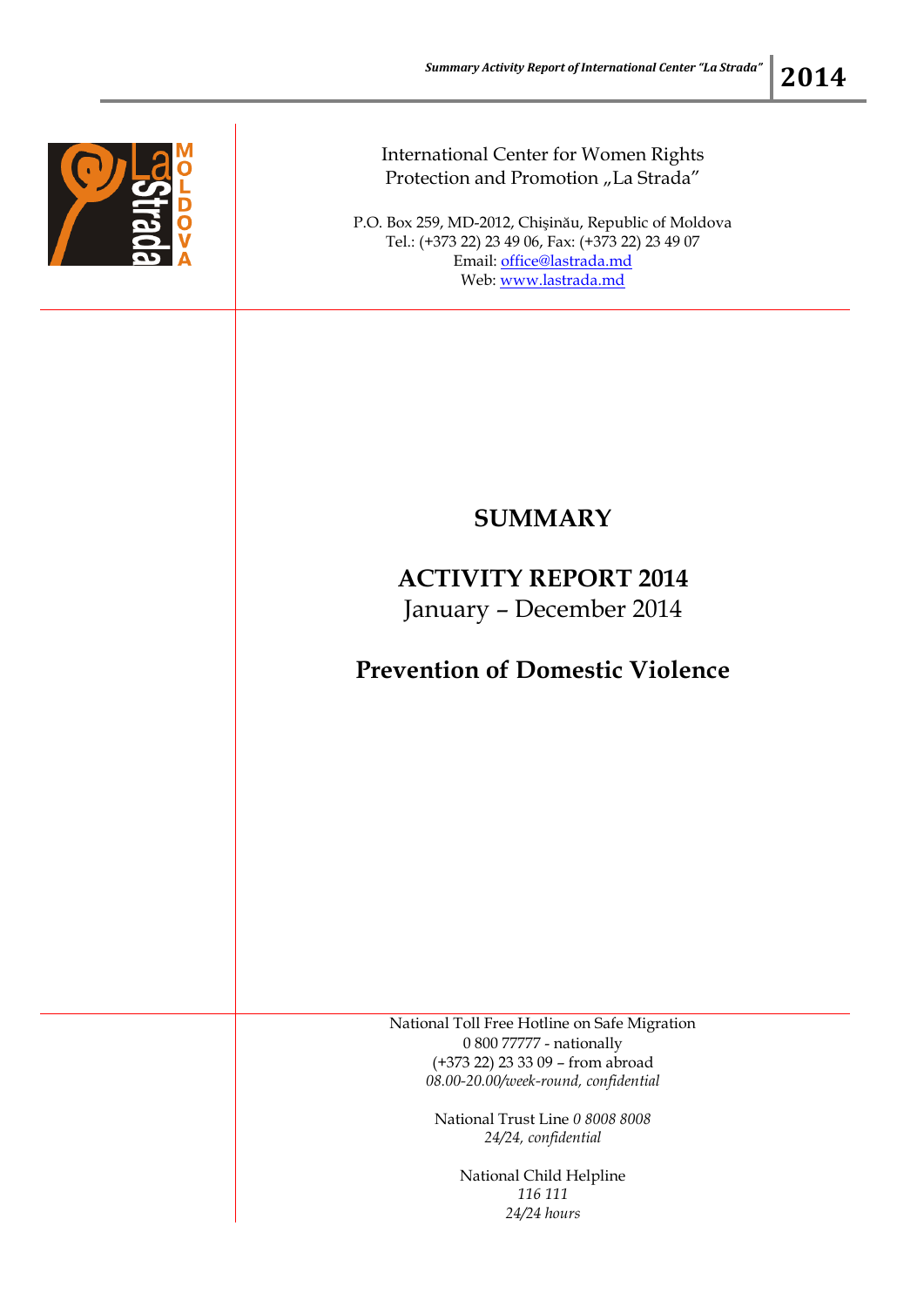| <b>ACTIVITY AREA</b>   | PREVENTION OF DOMESTIC VIOLENCE                                                                                                                                                                                                                                                                                                                                                                                                                                                                                                                                                                                                                                                                                                                                                                                                                                                                                                                                                                                                                                                                                                                                                                                                                                                                                                                                                                                                                                                                                                                                                                                |
|------------------------|----------------------------------------------------------------------------------------------------------------------------------------------------------------------------------------------------------------------------------------------------------------------------------------------------------------------------------------------------------------------------------------------------------------------------------------------------------------------------------------------------------------------------------------------------------------------------------------------------------------------------------------------------------------------------------------------------------------------------------------------------------------------------------------------------------------------------------------------------------------------------------------------------------------------------------------------------------------------------------------------------------------------------------------------------------------------------------------------------------------------------------------------------------------------------------------------------------------------------------------------------------------------------------------------------------------------------------------------------------------------------------------------------------------------------------------------------------------------------------------------------------------------------------------------------------------------------------------------------------------|
| Strategic objective 1  | To support the Government of RM in streamlining national ADV policies                                                                                                                                                                                                                                                                                                                                                                                                                                                                                                                                                                                                                                                                                                                                                                                                                                                                                                                                                                                                                                                                                                                                                                                                                                                                                                                                                                                                                                                                                                                                          |
| Activity stream 1.1.   | To advocate for better legal leverages for the protection of the rights of victims of DV                                                                                                                                                                                                                                                                                                                                                                                                                                                                                                                                                                                                                                                                                                                                                                                                                                                                                                                                                                                                                                                                                                                                                                                                                                                                                                                                                                                                                                                                                                                       |
| Activity 1.1.1.        | To provide expert opinion in advancing legal framework<br>International Center "La Strada" offered, at the request of MLSPF, the comments to the draft Law on<br>$\bullet$<br>amending the current legislation as related to aspects of prevention and combating domestic violence.                                                                                                                                                                                                                                                                                                                                                                                                                                                                                                                                                                                                                                                                                                                                                                                                                                                                                                                                                                                                                                                                                                                                                                                                                                                                                                                            |
| Activity 1.1.2.        | Expert opinion on improving ADV policies coordination and monitoring mechanism/recommendation provided<br>to the MLSPF<br>"La Strada" presented its proposals to the Plan of Actions on implementing (2014-2015) of the Final Observations<br>$\bullet$<br>of the UN Committee on Elimination of discrimination against women approved in Geneva on October 18, 2013<br>and based on the findings of Periodic Report 4-5 of the Republic of Moldova on the implementation of above<br>Convention;<br>"La Strada" in partnership with Women's Law Center organised a workshop aimed at elaboration of the<br>$\bullet$<br>draft National Action Plan on Prevention and Combating Domestic Violence 2015-2018. The workshop was<br>attended by 36 representatives from governmental institutions and members of "Life free of domestic violence"<br>coalition. The compiled document has been handled to MLSPF to be further validated and promoted by the<br>ministry;<br>"La Strada", in the framework of the Interministry Coordination Council on prevention and combating domestic<br>$\bullet$<br>Violence sheared the summary findings of the study "The realization of human rights of victims of domestic<br>violence within the assistance and protection system of the Republic of Moldova", and also the results of the OSCE<br>supported study "Access to justice for victims of domestic violence", these being highly appreciated by the<br>audience and noted as important for the further activities development that would facilitate access to DV<br>victims to legal assistance and justice. |
| Activity stream 1.2.   | To provide information in support of policy development process                                                                                                                                                                                                                                                                                                                                                                                                                                                                                                                                                                                                                                                                                                                                                                                                                                                                                                                                                                                                                                                                                                                                                                                                                                                                                                                                                                                                                                                                                                                                                |
| Activity 1.2.1.        | To conduct studies in the field<br>Under support of OSCE Mission to Moldova, "La Strada" conducted the study "Access to justice for victims of<br>$\bullet$<br>domestic violence in Moldova". The study allowed researching experience of 40 women victims of DV who<br>beneficiated/not beneficiated from assistance and also gathering opinion of both state and non-<br>governmental organizations - advocates and lawyers from NGO' and state-supported centers, (public)<br>advocates and para-lawyers under Territorial Offices for the Free State-guaranteed assistance, judges,<br>prosecutors, and also psychologists. The study provides series of recommendations for the professionals that<br>strive for the improvement of the access for the victims of DV to legal assistance services and generally, that<br>would facilitate non-conditional access to justice. The Report of the study has been presented during TCM<br>and also Interministry Coordination Council on prevention and combating domestic Violence meetings, but also<br>during a dedicated press conference organized by "La Strada" on December 10th. As a result, 21 postings as<br>related to the results of this study, have been issued via local mass media channels. The report of the study<br>will be published by OSCE in 2015, and could be access on "La Strada" website.                                                                                                                                                                                                                                       |
| Activity 1.2.2.        | To conduct the survey on perception of DV by youngsters from Moldova<br>"La Strada" in collaboration with "CBS-AXA" conducted the survey Opinions, perceptions and experience of<br>young people in families/couples on domestic violence. On April 30, the main findings of the survey have been<br>presented during a press conference with participation of the main national mass media channels. The<br>results of the survey have been presented by "La Strada" to main actors in the field also during TCM. The<br>Report could be accessed on: http://www.lastrada.md/publicatii/ebook/Report_Violence_eng.pdf.                                                                                                                                                                                                                                                                                                                                                                                                                                                                                                                                                                                                                                                                                                                                                                                                                                                                                                                                                                                        |
| Activity 1.2.3.        | To publish the Report of 5 years of activity of "La Strada" in prevention of DV field<br>"La Strada" printed the compiled Report of 5 years of activities in the field of prevention of DV, prepared in<br>Facts & Figures format. The Report is available in Romanian on:<br>http://www.lastrada.md/publicatii/ebook/TrustLine_5_ani_de_activitate.pdf<br>The analytical report of 5 Years trust line activities will be available in March 2015.<br>$\bullet$                                                                                                                                                                                                                                                                                                                                                                                                                                                                                                                                                                                                                                                                                                                                                                                                                                                                                                                                                                                                                                                                                                                                                |
| Activity stream 1.3.   | To contribute to the international monitoring and evaluation mechanisms on women's rights protection                                                                                                                                                                                                                                                                                                                                                                                                                                                                                                                                                                                                                                                                                                                                                                                                                                                                                                                                                                                                                                                                                                                                                                                                                                                                                                                                                                                                                                                                                                           |
|                        | To promote better transparency of Government efforts<br>"La Strada" provided contribution US HR Report, reflecting the main facts and findings from Trust Line<br>perspective, legal assistance to victims of DV and recommendations on elucidation of the situation in the<br>field.                                                                                                                                                                                                                                                                                                                                                                                                                                                                                                                                                                                                                                                                                                                                                                                                                                                                                                                                                                                                                                                                                                                                                                                                                                                                                                                          |
| Strategic Objective 2. | To contribute to reducing vulnerability of women to DV                                                                                                                                                                                                                                                                                                                                                                                                                                                                                                                                                                                                                                                                                                                                                                                                                                                                                                                                                                                                                                                                                                                                                                                                                                                                                                                                                                                                                                                                                                                                                         |
| Activity stream 2.1.   | To ensure availability of information on non-violent life for youngsters                                                                                                                                                                                                                                                                                                                                                                                                                                                                                                                                                                                                                                                                                                                                                                                                                                                                                                                                                                                                                                                                                                                                                                                                                                                                                                                                                                                                                                                                                                                                       |
| Activity 2.1.1.        | To conduct training of trainers for peer educators on non-violent life style<br>As a tradition already, "La Strada" conducted at the beginning of year a training "Prevention of Domestic<br>Violence" for the Peer-to-Peer educators so that 17 young educators had a possibility to familiarize<br>themselves with the theoretical aspects of DV phenomenon, identify the first signs of power and control<br>during the relationship, and build skills and abilities in delivering a seminar for the youngsters. In the<br>middle of year, "La Strada" conducted midterm Evaluation and planning workshop for peer-to-peer educators -                                                                                                                                                                                                                                                                                                                                                                                                                                                                                                                                                                                                                                                                                                                                                                                                                                                                                                                                                                      |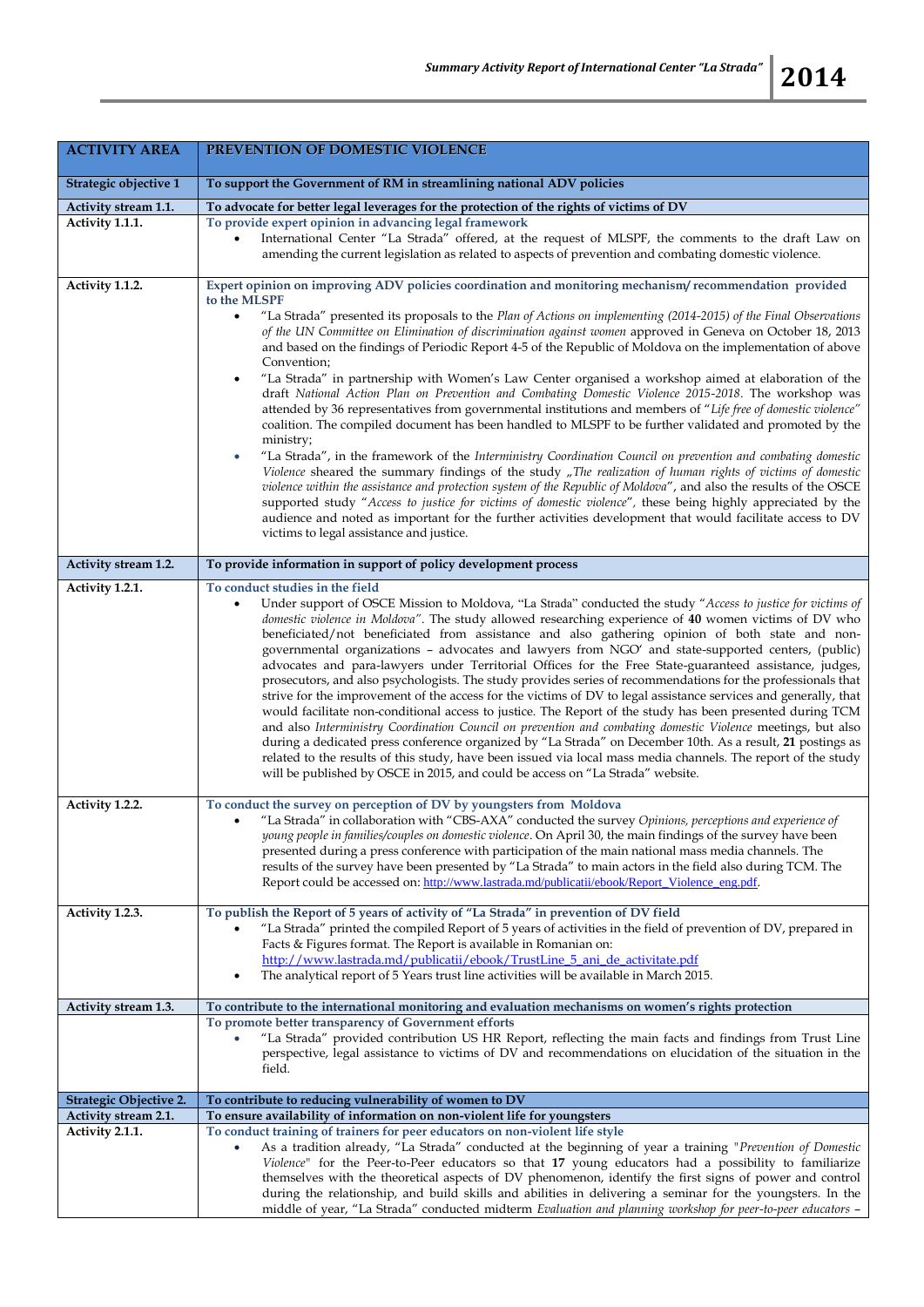|                                                | targeting to improve the training module and developing new awareness raising materials.                                                                                                                      |
|------------------------------------------------|---------------------------------------------------------------------------------------------------------------------------------------------------------------------------------------------------------------|
| Activity 2.1.2.                                | To conduct info outreach activities for pupils and teachers                                                                                                                                                   |
|                                                |                                                                                                                                                                                                               |
|                                                | 2154 pupils (1318 girls and 836 boys) took part in 78 seminars organized in schools by "La Strada" Peer-to-<br>٠                                                                                              |
|                                                | Peers educators at the request of Education Departments from the different regions of Moldova, following                                                                                                      |
|                                                | the MoU with ME;                                                                                                                                                                                              |
|                                                | "La Strada" staff and volunteers took part in the national Campaign "16 days of activism against gender-based<br>۰                                                                                            |
|                                                | violence" organized under auspices of MLSPF, including taking part in a concluding the campaign event                                                                                                         |
|                                                |                                                                                                                                                                                                               |
|                                                | organized on December 9th- Friendly football championship - among main actors in the field and also popular                                                                                                   |
|                                                | sport and vocal music clubs, all promoting the message of an active free-of-violence life. During this massive                                                                                                |
|                                                | event, "La Strada" representative delivered a message to the auditory and distributed its booklets promoting                                                                                                  |
|                                                | Trust Line 0 8008 8008.                                                                                                                                                                                       |
|                                                |                                                                                                                                                                                                               |
| Activity 2.1.3.                                | To disseminate info and educational printed materials on DV issue                                                                                                                                             |
|                                                | More than 750 posters promoting Trust Line service, have been distributed to various target professionals                                                                                                     |
|                                                |                                                                                                                                                                                                               |
|                                                | groups (policemen, social workers, psychologists and others) taking part in capacity building events                                                                                                          |
|                                                | organized by "La Strada" and its partner organizations;                                                                                                                                                       |
|                                                | 2000 educational leaflets have been distributed to young people during awareness rising activities conducted<br>٠                                                                                             |
|                                                | by "La Strada" Peer-to- Peer Educators.                                                                                                                                                                       |
|                                                |                                                                                                                                                                                                               |
| Activity stream 2.2.                           | To mobilize the professionals and society to recognize the issue of DV as a matter of HR violation                                                                                                            |
| Activity 2.2.1.                                | To organize national public awareness campaign to promote 0-tolerance to domestic violence                                                                                                                    |
|                                                | Elaboration of a TV spot                                                                                                                                                                                      |
|                                                | A video spot revealing the problem of sexual abuse as a form of DV, targeting to facilitating access of DV                                                                                                    |
|                                                | victims of assistance via Trust Line, has been conceptualized and validated with main partners at the end of                                                                                                  |
|                                                | year, to be promoted via main TV stations in 2015.                                                                                                                                                            |
|                                                | Public presentation of the movie "Culorile" and post-screening discussions                                                                                                                                    |
|                                                | In 2014, 8 presentations of the movie have been organized by "La Strada" in the regions, mostly in                                                                                                            |
|                                                |                                                                                                                                                                                                               |
|                                                | partnership with Educational Departments (Ungheni, Stefan Voda, Rezina, Drochia, Causeni and Chisinau);                                                                                                       |
|                                                | In this way, a total number of 2940 persons (pupils, stakeholders and community members including                                                                                                             |
|                                                | national minorities) took part in the movie presentation, followed by the post-film discussions.                                                                                                              |
|                                                | Media interviews and articles                                                                                                                                                                                 |
|                                                | 66 media intervention were done by "La Strada" representatives for different media sources (22 for                                                                                                            |
|                                                | newspapers/press agencies, 23 for TV and 21 for radio);                                                                                                                                                       |
|                                                | 2246 unique visitors visited Facebook page via specifically created (in Romanian) page providing information                                                                                                  |
|                                                |                                                                                                                                                                                                               |
|                                                | on types of services provided via Trust Line http://www.facebook.com/telefonuldeincredere ;                                                                                                                   |
|                                                | 20 info pieces on DV issues have been placed by auditory on Odnoklassniki webpage counter                                                                                                                     |
|                                                | http://www.odnoklassniki.ru/violenta.in.familie, describing services provided via Trust Line, and 45                                                                                                          |
|                                                | registered "likes" have been registered.                                                                                                                                                                      |
|                                                |                                                                                                                                                                                                               |
| Activity 2.2.2.                                | To organize piloting and validation of the school curricula among school staff on promotion harmoniois                                                                                                        |
|                                                | relationships                                                                                                                                                                                                 |
|                                                | At the beginning of year, under the recommendation of ME, "La Strada" started piloting the curriculum set                                                                                                     |
|                                                | "Harmonious Relationships in the family". The process started with organizing a workshop on April 4-6, so that                                                                                                |
|                                                | 11 trained teachers enhanced their skills to implement the curriculum and taking part in the piloting process.                                                                                                |
|                                                |                                                                                                                                                                                                               |
|                                                | The piloting process envisaged also evaluation of the effectiveness of the course by use of pedagogical                                                                                                       |
|                                                | experiment and covered 423 school-children have been taking part in post-course evaluation process in                                                                                                         |
|                                                | selected 11 high schools from various regions of Moldova. On June 18, the Round Table on validation of the                                                                                                    |
|                                                | Piloting phase has been organized by "La Strada" in cooperation with the ME. As a result, the                                                                                                                 |
|                                                | piloted/improved Curriculum set and the report of the piloting phase have been handled to ME, so that on                                                                                                      |
|                                                | Sep 2nd, the Council for National School Curricula has finally approved it by recommending to include it                                                                                                      |
|                                                | the list of optional courses for high school institutions for 2015-2016 academic year.                                                                                                                        |
|                                                |                                                                                                                                                                                                               |
|                                                |                                                                                                                                                                                                               |
| Strategic Objective 3.<br>Activity stream 3.1. | To contribute to the development of human capacities to effectively address cases of domestic violence<br>To enhance skills and abilities of service providers to effectively respond to the needs of victims |
|                                                |                                                                                                                                                                                                               |
| Activity 3.1.1.                                | To organize a supervision workshop for trained group of service providers                                                                                                                                     |
|                                                | As a continuation of capacity building efforts undertaken by "La Strada"in 2012-2013 and directed to service                                                                                                  |
|                                                | providers, in April "La Strada" conducted (by use of thematic questionnaires) the training needs' evaluation                                                                                                  |
|                                                | of DV subjects' service providing organizations as to identify their capacity building needs;                                                                                                                 |
|                                                | Following the results of the Professional Needs Evaluation exercise, "La Strada" organized on June 12-13 the<br>٠                                                                                             |
|                                                | next training course "Understanding Client Resistance: Methods for Enhancing Motivation to Change", targeting                                                                                                 |
|                                                |                                                                                                                                                                                                               |
|                                                | 20 psychologists working with domestic violence victims (including 3 Trust Line consultants and two Child                                                                                                     |
|                                                | Help Line counsellors). The training topics included techniques that would help the psychotherapists                                                                                                          |
|                                                | identifying the stages of change of their beneficiaries, coping the resistance of beneficiaries for a change,                                                                                                 |
|                                                | applying cognitive and emotional techniques for working with "difficult" beneficiaries, important in the                                                                                                      |
|                                                | psychologists' daily work;                                                                                                                                                                                    |
|                                                | During the year, "La Strada" took part in 4 reunions of the National Coalitions of 13 NGOs "Life free from<br>٠                                                                                               |
|                                                | domestic violence" contributing to elaborating of the Common principles (statement) of the Coalition and                                                                                                      |
|                                                | development of the referral mechanisms of DV victims.                                                                                                                                                         |
|                                                |                                                                                                                                                                                                               |
| Activity 3.1.2.                                | To provide expert support at capacity building events                                                                                                                                                         |
|                                                |                                                                                                                                                                                                               |